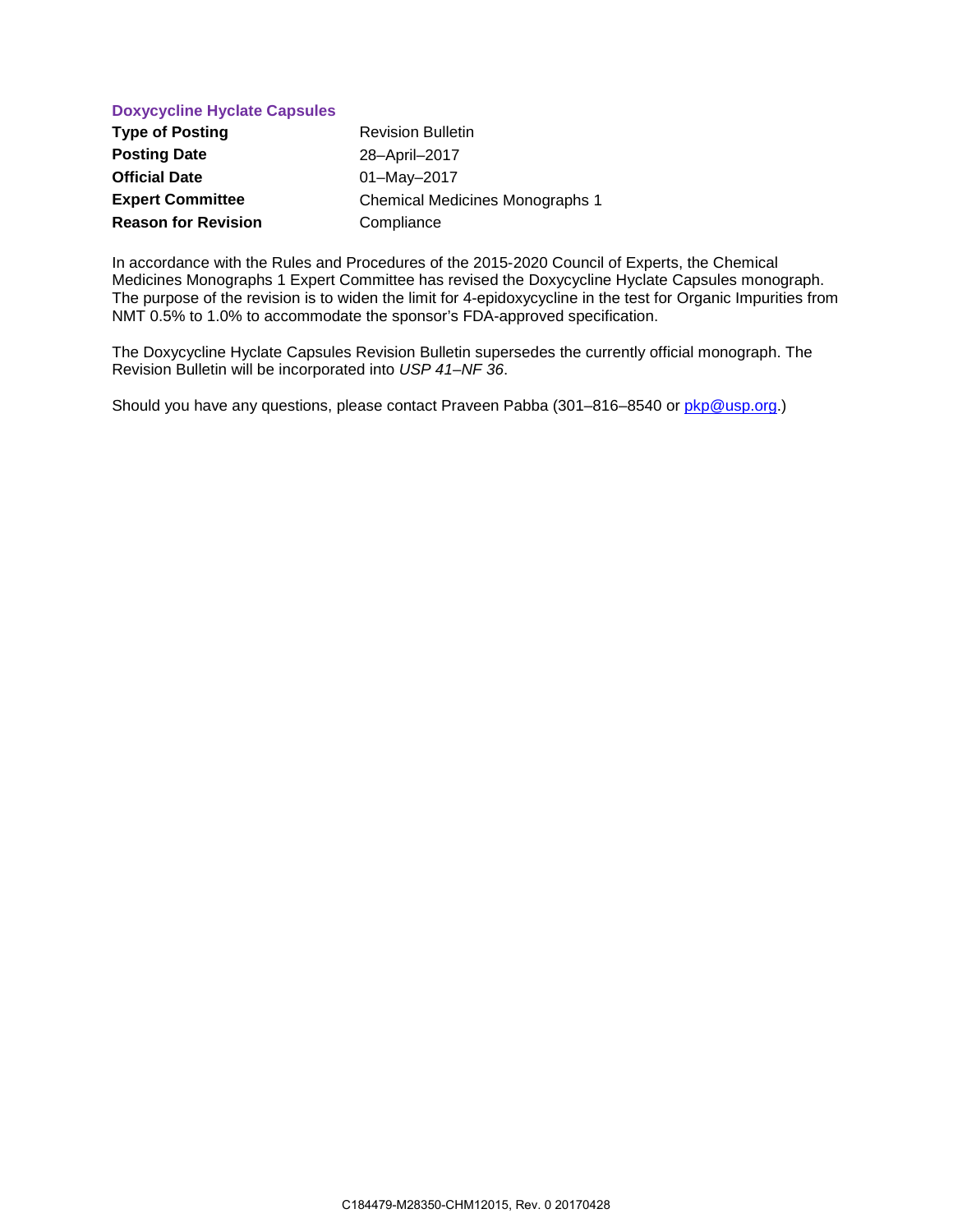# **Doxycycline Hyclate Capsules**

**Test solution:** Nominally 1 mg/mL of doxycycline in **Detector:** UV 350 nm<br>methanol prepared from Capsule contents. Pass **Column:** 2.1-mm × 5-

## **Add the following:**

▲**.**• **<sup>A</sup>.** The retention time of the major peak of the *Sample solution*

**Solution A:** Transfer 3.1 g of monobasic potassium<br>
phosphate, 0.5 g of edetate disodium, and 0.5 mL of<br>
triethylamine to a 1000-mL volumetric flask. Add about<br>
850 mL of water and mix. Dilute with water to volume<br>
and a  $± 0.2.$ 

 $Solution B: Methanol$ 

**Mobile phase:** See *Table 1*.

| . . |    | ٠  |  |
|-----|----|----|--|
|     | ۰. | M. |  |
| ×   |    |    |  |

| Time<br>(min) | <b>Solution A</b><br>(%) | <b>Solution B</b><br>(%) |
|---------------|--------------------------|--------------------------|
| 0.0           | 90                       |                          |
| 2.0           | 90                       |                          |
| 4.0           | 60                       |                          |
| 6.0           | 90                       |                          |
|               |                          |                          |

**Diluent:** 0.01 N hydrochloric acid **PERFORMANCE TESTS** 

**System suitability stock solution 1:** 1 mg/mL each of USP Doxycycline Related Compound A RS and USP *Change to read:* Methacycline Hydrochloride RS in *Diluent*<br>System suitability stock solution 2: 1.2 mg/mL of USP

System suitability stock solution 2:  $1.2 \text{ mg/mL}$  of USP <br>Dussolution: Transfer 5 mL of System<br>System suitability solution: Transfer 5 mL of System<br>suitability stock solution 2 to a 25-mL volumetric flask,<br>heat on a steam residue. Dissolve the residue in *Diluent*, add 0.5 mL of **Standard solution:** USP Doxycycline Hyclate RS in *System suitability stock solution 1*, and dilute with *Dilu- Medium ent* to volume. Pass the solution through a suitable fil- **Sample solution:** Sample per *Dissolution* 〈711〉. Dilute

This solution contains a mixture of 4-epidoxycycline, *Standard solution*. doxycycline related compound A, methacycline, and doxycycline. When stored in a refrigerator, this solution may be used for 14 days.

**Standard solution:** 0.3 mg/mL of USP Doxycycline **Sample solution:** Nominally 0.25 mg/mL of doxycy-**DEFINITION**<br>
Doxycycline Hyclate Capsules contain the equivalent of NLT<br>
Doxycycline Hyclate Capsules contain the equivalent of NLT<br>
90.0% and NMT 120.0% of the labeled amount of doxy-<br>
THENTIEL ATION<br>
THENTIEL ATION<br>
IDE **IDENTIFICATION**<br>5 min, shake for about 15 min, and dilute with *Diluit*<br>5 to volume. Pass a portion of this solution through a<br>5 suitable filter of 0.2-µm pore size. **Delete the following: Chromatographic system** (See *Chromatography* 〈621〉*, System Suitability*.) ▲**.**• **A. Mode:** LC methanol prepared from Capsule contents. Pass<br>
through a filter, and use the filtrate.<br>
Analysis: Proceed as directed in *Identification—Tetracy*-<br>
Column: 2.1-mm × 5-cm; 1.7-µm packing L7.<br>
(NOTE—A 1.7-µm guard column wi **Injection volume:** 5 µL<br>System suitability **Samples:** *System suitability solution* and *Standard* solution corresponds to that of the *Standard solution*, as ob-<br> **EXECUTE** Solution corresponds to that of the *Standard solution*, as ob-<br> **EXECUTE** Solution: NLT 1.5 between methacycline and<br> **ASSAY** 4-epidoxycycline; N 4-epidoxycycline; NLT 1.5 between 4-epidoxycycline and doxycycline related compound A; NLT 1.5 be-<br>tween doxycycline related compound A and doxycytween doxycycline related compound A and doxycy- *Change to read:* cline, *System suitability solution* **Tailing factor:** NMT 1.5, *Standard solution* •**PROCEDURE**<br>**Relative standard deviation:** NMT 2.0%, *Standard*<br>*Relative standard deviation:* NMT 2.0%, *Standard*<br>*Solution* 

Result = 
$$
(r_U/r_S) \times (C_S/C_U) \times P \times F \times 100
$$

- *<sup>r</sup><sup>U</sup>* = peak response from the *Sample solution*
- 
- $r_S$  = peak response from the *Standard solution*<br> $C_S$  = concentration of USP Doxycycline Hyclate RS  $C_U$  = nominal concentration of doxycycline in the
- Sample solution (mg/mL)<br>P = potency of doxycycline in
	- $=$  potency of doxycycline in USP Doxycycline Hyclate RS ( $\mu$ g/mg)<br>= conversion factor, 0.001 mg/ $\mu$ g
- 
- **Acceptance criteria: 90.0%–120.0%**▲*USP40*

with *Medium* to a concentration that is similar to the